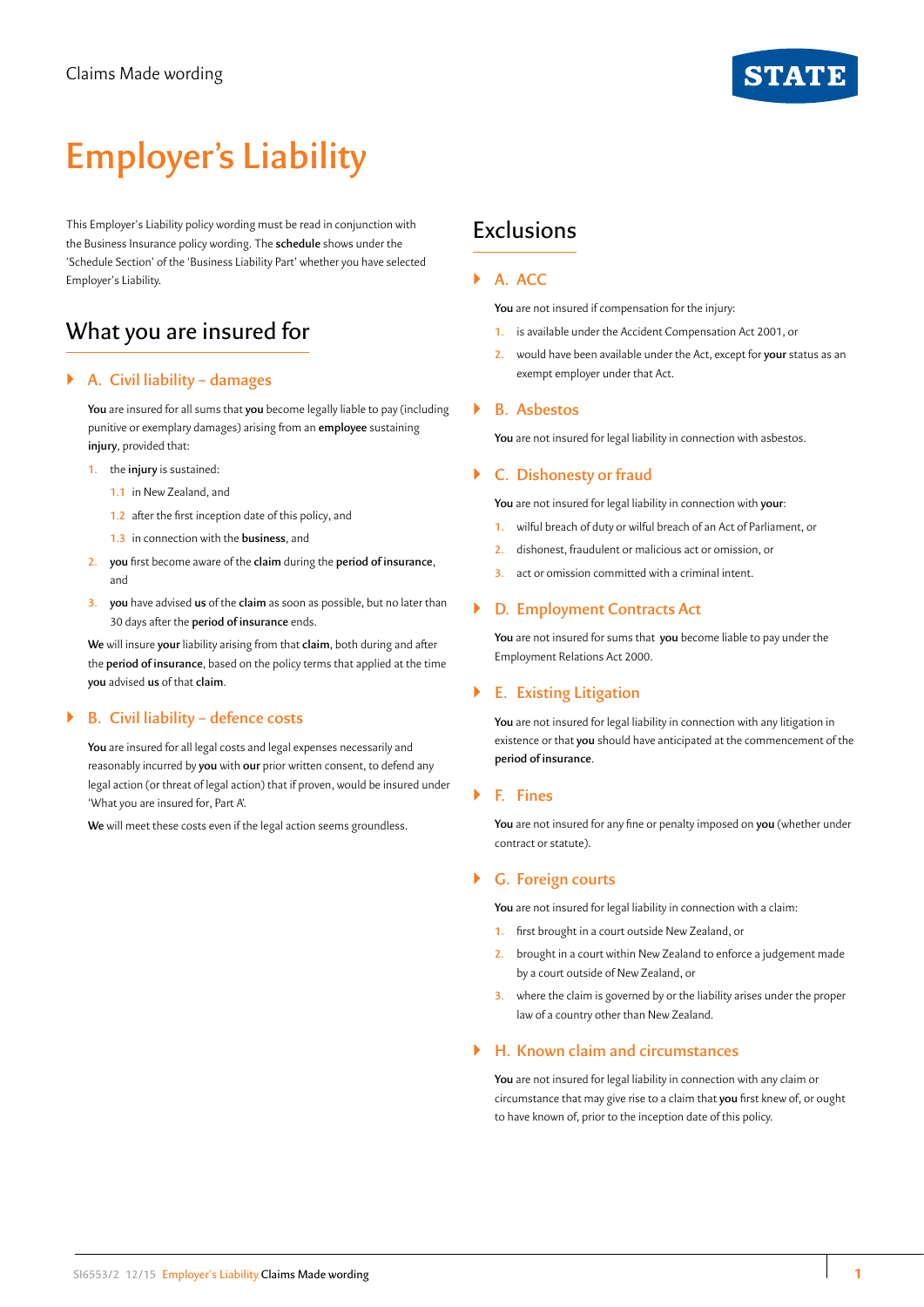# Managing your claim

# ` **I. Latent diseases**

**You** are not insured for sums that **you** become legally liable to pay in connection with **injury** where:

- **1.** the **injury** is caused by a disease, and
- **2.** an **employee** is first exposed to the conditions leading up to the disease before the first inception date of this policy.

# ` **J. Notices under the Health and Safety in Employment Act**

**You** are not insured if **you** fail to comply with any lawful notice that **you**  receive from an appropriate authority under the Health and Safety in Employment Act 1992.

# ` **K. Nuclear**

Please refer to the 'Nuclear' Exclusion in the General Exclusions of the 'Business Insurance' policy wording.

# ` **L. Terrorism**

Please refer to the 'Terrorism' Exclusion in the General Exclusions of the 'Business Insurance' policy wording.

#### ` **M. War**

Please refer to the 'War' Exclusion in the General Exclusions of the 'Business Insurance' policy wording.

# Basis of settlement

### ` **A. Maximum amount payable**

#### **1. Civil liability**

The most **we** will pay for all **events**, including legal costs and legal expenses, in the aggregate, during an **annual period**, is the 'Limit of Indemnity' shown in the **schedule** under 'Business Liability Part' for 'Employer's Liability'.

### ` **B. Excess**

The excess shown in the **schedule** applies to each **injury** sustained by an **employee**. The excess will be deducted from the amount of the **claim**.

The excess must also be paid when **we** only provide cover under 'What you are insured for – B. Defence costs'.

### ` **Managing your claim**

#### **1. Allocation of defence costs**

If a claim is covered only partly by this policy, then **we** will attempt to ensure fair and proper allocation of the legal costs and legal expenses for insured and uninsured portions. If all parties are unable to agree upon the allocation of the legal costs and legal expenses, then that allocation shall be referred to a lawyer that **we** and **you** agree to instruct, whose determination shall be binding upon all parties.

The cost of the lawyer's determination is to be taken as part of 'What you are insured for A., Item 3'.

If the parties cannot agree on a lawyer, then a lawyer will be appointed by the President of the New Zealand Law Society.

#### **2. Apportionment**

If **we** incur costs and/or expenses above the maximum amount payable, then:

- **2.1 you** must pay this amount when **we** ask for it, or
- **2.2 we** can offset that payment against what **we** must pay to **you**  under this policy.

#### **3. Your defence (Queens Counsel Clause)**

- **3.1 We** are not required to defend a **claim** against **you** unless a lawyer that **we** and **you** agree to instruct, advises that the **claim** should be defended. If the parties cannot agree on a lawyer, then a lawyer will be appointed by the President of the New Zealand Law Society.
- **3.2** In formulating his or her advice, the lawyer must be instructed to consider the:
	- **a.** economics of the matter, and
	- **b.** damages and costs likely to be recovered, and
	- **c.** likely costs of defence, and
	- **d.** prospects of successfully defending the **claim**.
- **3.3** The costs of the lawyer's opinion is to be taken as part of defence costs covered by this policy.
- **3.4** If the lawyer advises that the **claim** should be settled and if the terms of settlement that **we** recommend are within limits that are reasonable (in the lawyer's opinion and in the light of the matters he/she is required to consider), then:
	- **a. you** cannot object to the settlement, and
	- **b. you** must immediately pay the excess shown in the **schedule**.

#### **4. Defence of liability claims**

- After **you** have made a claim, **we** have the sole right to:
- **4.1** act in **your** name and on **your** behalf to defend, negotiate or settle the claim as **we** see fit (this will be done at **our** expense).

**We** may appoint **our** own lawyers to represent **you**. They will report directly to **us**.

#### **5. Discharge of liability claims**

**We** may elect at any time to pay **you**:

- **5.1** the 'Limit of Indemnity' for Employer's Liability, or
- **5.2** any lesser sum that the claim against **you** can be settled for.

Once **we** have paid this (including any defence costs already incurred) **our** responsibility to **you** under Employer's Liability is met in full.